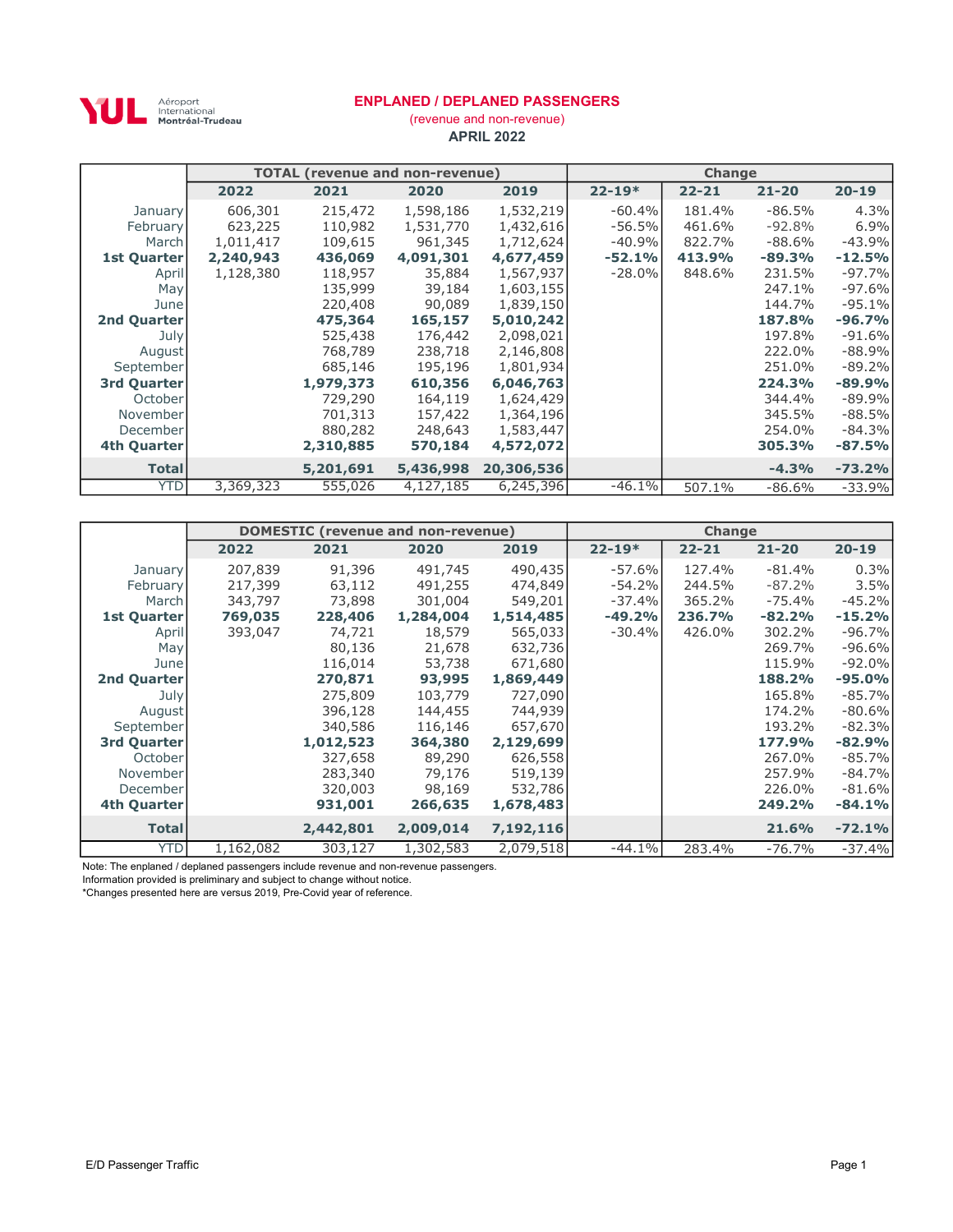

Aéroport<br>International<br>**Montréal-Trudeau** 

### ENPLANED / DEPLANED PASSENGERS

APRIL 2022 (revenue and non-revenue)

|              |           |           | <b>INTERNATIONAL (revenue and non-revenue)</b> |           |            | <b>Change</b> |           |           |
|--------------|-----------|-----------|------------------------------------------------|-----------|------------|---------------|-----------|-----------|
|              | 2022      | 2021      | 2020                                           | 2019      | $22 - 19*$ | $22 - 21$     | $21 - 20$ | $20 - 19$ |
| January      | 286,827   | 95,726    | 758,153                                        | 701,240   | $-59.1%$   | 199.6%        | $-87.4%$  | 8.1%      |
| February     | 275,703   | 36,174    | 687,812                                        | 624,036   | $-55.8%$   | 662.2%        | $-94.7%$  | 10.2%     |
| March        | 432,789   | 25,946    | 443,767                                        | 736,014   | $-41.2%$   | 1568.0%       | $-94.2%$  | $-39.7%$  |
| 1st Quarter  | 995,319   | 157,846   | 1,889,732                                      | 2,061,290 | $-51.7%$   | 530.6%        | $-91.6%$  | $-8.3%$   |
| April        | 487,705   | 29,971    | 14,665                                         | 627,849   | $-22.3%$   | 1527.3%       | 104.4%    | $-97.7%$  |
| May          |           | 38,554    | 14,916                                         | 609,263   |            |               | 158.5%    | $-97.6%$  |
| June         |           | 79,322    | 30,113                                         | 786,416   |            |               | 163.4%    | $-96.2%$  |
| 2nd Quarter  |           | 147,847   | 59,694                                         | 2,023,528 |            |               | 147.7%    | $-97.1%$  |
| July         |           | 174,855   | 61,800                                         | 947,580   |            |               | 182.9%    | $-93.5%$  |
| August       |           | 261,445   | 81,080                                         | 971,054   |            |               | 222.5%    | $-91.7%$  |
| September    |           | 239,204   | 66,248                                         | 780,239   |            |               | 261.1%    | $-91.5%$  |
| 3rd Quarter  |           | 675,504   | 209,128                                        | 2,698,873 |            |               | 223.0%    | $-92.3%$  |
| October      |           | 261,683   | 58,857                                         | 624,194   |            |               | 344.6%    | $-90.6%$  |
| November     |           | 272,724   | 54,774                                         | 505,540   |            |               | 397.9%    | $-89.2%$  |
| December     |           | 387,593   | 114,337                                        | 683,105   |            |               | 239.0%    | $-83.3%$  |
| 4th Quarter  |           | 922,000   | 227,968                                        | 1,812,839 |            |               | 304.4%    | $-87.4%$  |
| <b>Total</b> |           | 1,903,197 | 2,386,522                                      | 8,596,530 |            |               | $-20.3%$  | $-72.2%$  |
| <b>YTD</b>   | 1,483,024 | 187,817   | 1,904,397                                      | 2,689,139 | $-44.9%$   | 689.6%        | $-90.1%$  | $-29.2%$  |

|              |         |         | <b>TRANSBORDER (revenue and non-revenue)</b> |           |            | <b>Change</b> |           |           |
|--------------|---------|---------|----------------------------------------------|-----------|------------|---------------|-----------|-----------|
|              | 2022    | 2021    | 2020                                         | 2019      | $22 - 19*$ | $22 - 21$     | $21 - 20$ | $20 - 19$ |
| January      | 111,635 | 28,350  | 348,288                                      | 340,544   | $-67.2%$   | 293.8%        | $-91.9%$  | 2.3%      |
| February     | 130,123 | 11,696  | 352,703                                      | 333,731   | $-61.0%$   | 1012.5%       | $-96.7%$  | 5.7%      |
| March        | 234,831 | 9,771   | 216,574                                      | 427,409   | $-45.1%$   | 2303.3%       | $-95.5%$  | $-49.3%$  |
| 1st Quarter  | 476,589 | 49,817  | 917,565                                      | 1,101,684 | $-56.7%$   | 856.7%        | $-94.6%$  | $-16.7%$  |
| April        | 247,628 | 14,265  | 2,640                                        | 375,055   | $-34.0%$   | 1635.9%       | 440.3%    | $-99.3%$  |
| May          |         | 17,309  | 2,590                                        | 361,156   |            |               | 568.3%    | $-99.3%$  |
| June         |         | 25,072  | 6,238                                        | 381,054   |            |               | 301.9%    | $-98.4%$  |
| 2nd Quarter  |         | 56,646  | 11,468                                       | 1,117,265 |            |               | 393.9%    | $-99.0%$  |
| July         |         | 74,774  | 10,863                                       | 423,351   |            |               | 588.3%    | $-97.4%$  |
| August       |         | 111,216 | 13,183                                       | 430,815   |            |               | 743.6%    | $-96.9%$  |
| September    |         | 105,356 | 12,802                                       | 364,025   |            |               | 723.0%    | $-96.5%$  |
| 3rd Quarter  |         | 291,346 | 36,848                                       | 1,218,191 |            |               | 690.7%    | $-97.0%$  |
| October      |         | 139,949 | 15,972                                       | 373,677   |            |               | 776.2%    | $-95.7%$  |
| November     |         | 145,249 | 23,472                                       | 339,517   |            |               | 518.8%    | $-93.1%$  |
| December     |         | 172,686 | 36,137                                       | 367,556   |            |               | 377.9%    | $-90.2%$  |
| 4th Quarter  |         | 457,884 | 75,581                                       | 1,080,750 |            |               | 505.8%    | $-93.0%$  |
| <b>Total</b> |         | 855,693 | 1,041,462                                    | 4,517,890 |            |               | $-17.8%$  | $-76.9%$  |
| <b>YTD</b>   | 724,217 | 64,082  | 920,205                                      | 1,476,739 | $-51.0%$   | 1030.1%       | $-93.0%$  | $-37.7%$  |

Note: The enplaned / deplaned passengers include revenue and non-revenue passengers.

Information provided is preliminary and subject to change without notice.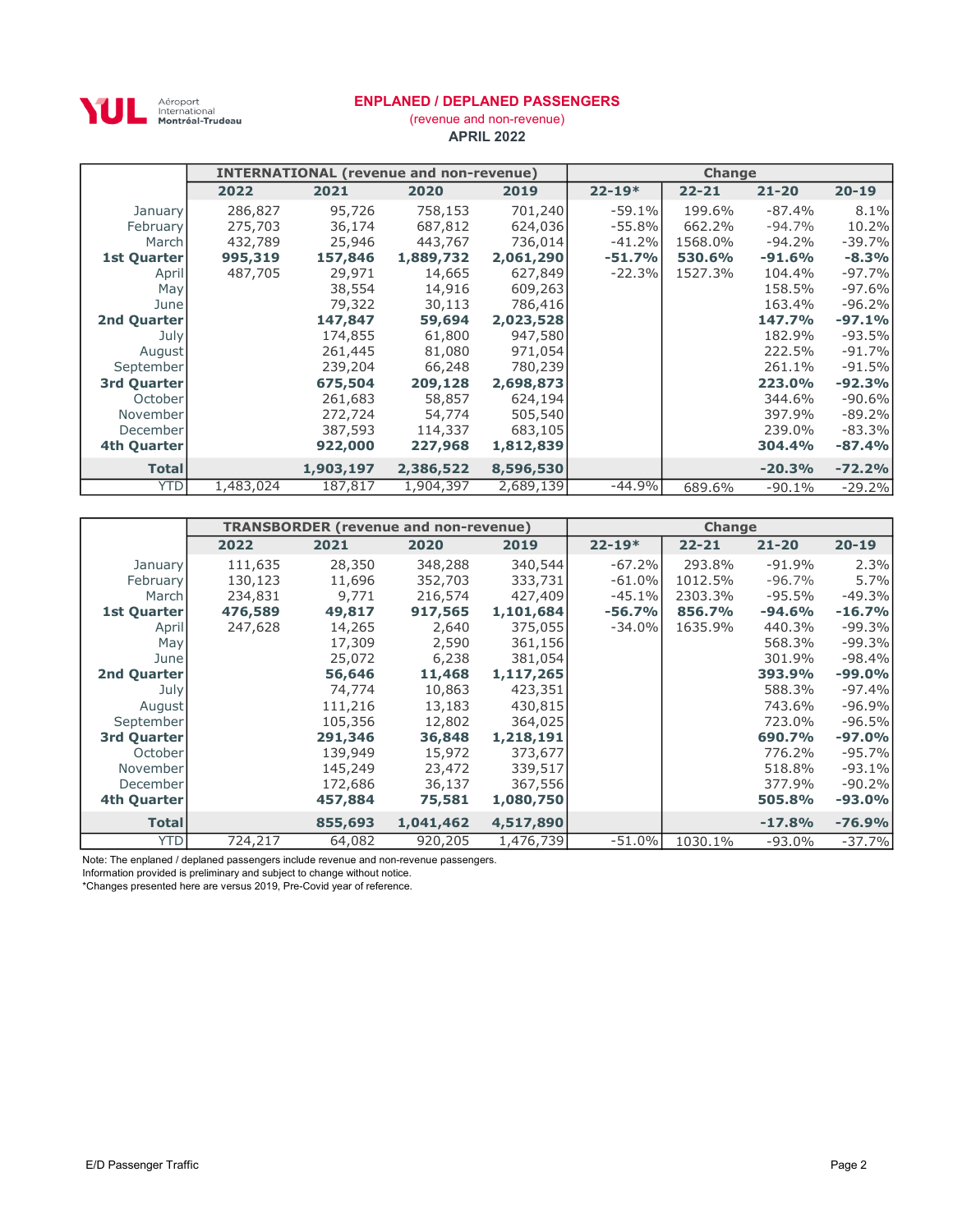

#### AIRCRAFT MOVEMENTS Aéroports de Montréal (YUL & YMX) APRIL 2022



|                    |        | <b>TOTAL (YUL &amp; YMX)</b> |         |         |            | <b>Change</b> |           |           |
|--------------------|--------|------------------------------|---------|---------|------------|---------------|-----------|-----------|
|                    | 2022   | 2021                         | 2020    | 2019    | $22 - 19*$ | $22 - 21$     | $21 - 20$ | $20 - 19$ |
| January            | 12,758 | 7,373                        | 20,030  | 19,646  | $-35.1%$   | 73.0%         | $-63.2%$  | 2.0%      |
| February           | 11,405 | 6,298                        | 18,936  | 18,682  | $-39.0\%$  | 81.1%         | $-66.7%$  | 1.4%      |
| March              | 14,492 | 7,513                        | 16,872  | 22,306  | $-35.0%$   | 92.9%         | $-55.5%$  | $-24.4%$  |
| <b>1st Quarter</b> | 38,655 | 21,184                       | 55,838  | 60,634  | $-36.2%$   | 82.5%         | $-62.1%$  | $-7.9%$   |
| April              | 15,702 | 7,516                        | 3,609   | 21,342  | $-26.4%$   | 108.9%        | 108.3%    | $-83.1%$  |
| May                |        | 8,179                        | 4,267   | 22,777  |            |               | 91.7%     | $-81.3%$  |
| June               |        | 8,799                        | 7,226   | 24,260  |            |               | 21.8%     | $-70.2%$  |
| 2nd Quarter        |        | 24,494                       | 15,102  | 68,379  |            |               | 62.2%     | $-77.9%$  |
| July               |        | 11,226                       | 8,812   | 25,607  |            |               | 27.4%     | $-65.6%$  |
| August             |        | 13,151                       | 9,028   | 25,453  |            |               | 45.7%     | $-64.5%$  |
| September          |        | 14,050                       | 8,976   | 23,023  |            |               | 56.5%     | $-61.0%$  |
| 3rd Quarter        |        | 38,427                       | 26,816  | 74,083  |            |               | 43.3%     | $-63.8%$  |
| October            |        | 14,456                       | 8,419   | 22,779  |            |               | 71.7%     | $-63.0\%$ |
| November           |        | 14,581                       | 7,588   | 20,000  |            |               | 92.2%     | $-62.1%$  |
| December           |        | 15,153                       | 7,780   | 20,352  |            |               | 94.8%     | $-61.8%$  |
| 4th Quarter        |        | 44,190                       | 23,787  | 63,131  |            |               | 85.8%     | $-62.3%$  |
| <b>Total</b>       |        | 128,295                      | 121,543 | 266,227 |            |               | 5.6%      | $-54.3%$  |
| <b>YTD</b>         | 54,357 | 28,700                       | 59,447  | 81,976  | $-33.7%$   | 89.4%         | $-51.7%$  | $-27.5%$  |

|              |        | <b>DOMESTIC (YUL &amp; YMX)</b> |        |         |            | <b>Change</b> |           |           |
|--------------|--------|---------------------------------|--------|---------|------------|---------------|-----------|-----------|
|              | 2022   | 2021                            | 2020   | 2019    | $22 - 19*$ | $22 - 21$     | $21 - 20$ | $20 - 19$ |
| January      | 7,255  | 5,216                           | 10,721 | 10,368  | $-30.0%$   | 39.1%         | $-51.3%$  | 3.4%      |
| February     | 6,529  | 4,815                           | 10,199 | 10,098  | $-35.3%$   | 35.6%         | $-52.8%$  | 1.0%      |
| March        | 8,089  | 6,037                           | 9,360  | 12,286  | $-34.2%$   | 34.0%         | $-35.5%$  | $-23.8%$  |
| 1st Quarter  | 21,873 | 16,068                          | 30,280 | 32,752  | $-33.2%$   | 36.1%         | $-46.9%$  | $-7.5%$   |
| April        | 8,819  | 5,924                           | 2,683  | 12,173  | $-27.6%$   | 48.9%         | 120.8%    | $-78.0\%$ |
| May          |        | 6,527                           | 3,361  | 13,594  |            |               | 94.2%     | $-75.3%$  |
| June         |        | 6,596                           | 5,942  | 14,058  |            |               | 11.0%     | $-57.7%$  |
| 2nd Quarter  |        | 19,047                          | 11,986 | 39,825  |            |               | 58.9%     | $-69.9%$  |
| July         |        | 8,193                           | 7,112  | 14,941  |            |               | 15.2%     | $-52.4%$  |
| August       |        | 9,386                           | 7,140  | 14,628  |            |               | 31.5%     | $-51.2%$  |
| September    |        | 10,014                          | 7,163  | 13,156  |            |               | 39.8%     | $-45.6%$  |
| 3rd Quarter  |        | 27,593                          | 21,415 | 42,725  |            |               | 28.8%     | $-49.9%$  |
| October      |        | 9,625                           | 6,653  | 13,216  |            |               | 44.7%     | $-49.7%$  |
| November     |        | 9,310                           | 5,770  | 11,536  |            |               | 61.4%     | $-50.0\%$ |
| December     |        | 8,765                           | 5,387  | 11,093  |            |               | 62.7%     | $-51.4%$  |
| 4th Quarter  |        | 27,700                          | 17,810 | 35,845  |            |               | 55.5%     | $-50.3%$  |
| <b>Total</b> |        | 90,408                          | 81,491 | 151,147 |            |               | 10.9%     | $-46.1%$  |
| <b>YTD</b>   | 30,692 | 21,992                          | 32,963 | 44,925  | $-31.7%$   | 39.6%         | $-33.3%$  | $-26.6%$  |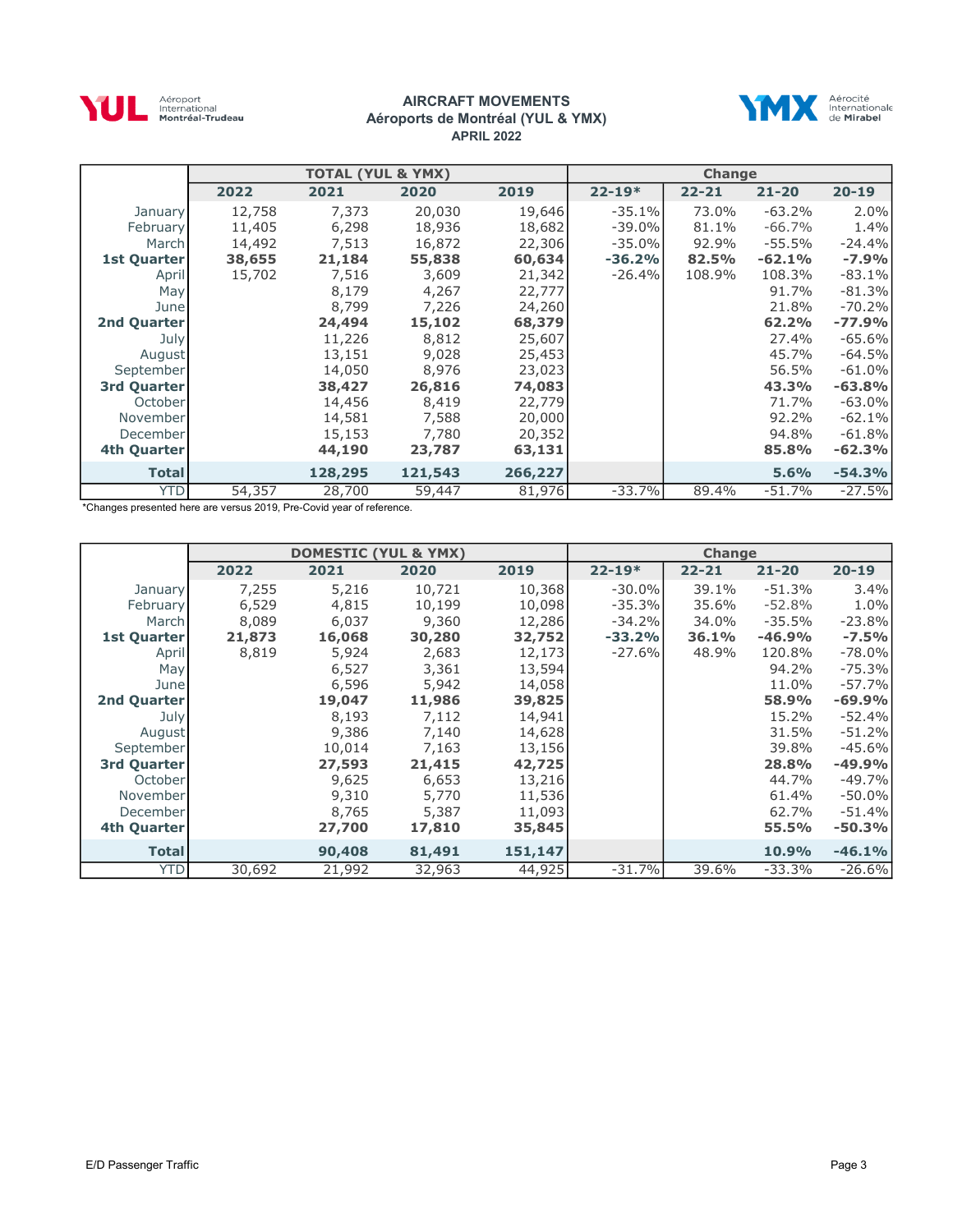

#### AIRCRAFT MOVEMENTS Aéroports de Montréal (YUL & YMX) APRIL 2022



|              |       |        | <b>INTERNATIONAL (YUL &amp; YMX)</b> |        |            | Change    |           | $20 - 19$<br>0.9%<br>3.4%<br>$-24.1%$<br>$-7.1%$<br>$-91.2%$<br>$-89.7%$<br>$-86.0\%$<br>$-88.8%$<br>$-82.1%$<br>$-76.3%$<br>$-75.3%$<br>$-78.0%$ |  |  |
|--------------|-------|--------|--------------------------------------|--------|------------|-----------|-----------|---------------------------------------------------------------------------------------------------------------------------------------------------|--|--|
|              | 2022  | 2021   | 2020                                 | 2019   | $22 - 19*$ | $22 - 21$ | $21 - 20$ |                                                                                                                                                   |  |  |
| January      | 2,347 | 1,013  | 3,649                                | 3,618  | $-35.1%$   | 131.7%    | $-72.2%$  |                                                                                                                                                   |  |  |
| February     | 1,857 | 558    | 3,330                                | 3,221  | $-42.3%$   | 232.8%    | $-83.2%$  |                                                                                                                                                   |  |  |
| Marchl       | 2,488 | 519    | 2,790                                | 3,677  | $-32.3%$   | 379.4%    | $-81.4%$  |                                                                                                                                                   |  |  |
| 1st Quarter  | 6,692 | 2,090  | 9,769                                | 10,516 | $-36.4%$   | 220.2%    | $-78.6%$  |                                                                                                                                                   |  |  |
| April        | 2,617 | 505    | 274                                  | 3,113  | $-15.9%$   | 418.2%    | 84.3%     |                                                                                                                                                   |  |  |
| May          |       | 600    | 308                                  | 2,995  |            |           | 94.8%     |                                                                                                                                                   |  |  |
| June         |       | 691    | 508                                  | 3,626  |            |           | 36.0%     |                                                                                                                                                   |  |  |
| 2nd Quarter  |       | 1,796  | 1,090                                | 9,734  |            |           | 64.8%     |                                                                                                                                                   |  |  |
| July         |       | 1,025  | 743                                  | 4,141  |            |           | 38.0%     |                                                                                                                                                   |  |  |
| August       |       | 1,409  | 987                                  | 4,161  |            |           | 42.8%     |                                                                                                                                                   |  |  |
| September    |       | 1,362  | 874                                  | 3,534  |            |           | 55.8%     |                                                                                                                                                   |  |  |
| 3rd Quarter  |       | 3,796  | 2,604                                | 11,836 |            |           | 45.8%     |                                                                                                                                                   |  |  |
| October      |       | 1,595  | 840                                  | 2,998  |            |           | 89.9%     | $-72.0%$                                                                                                                                          |  |  |
| November     |       | 1,893  | 731                                  | 2,612  |            |           | 159.0%    | $-72.0%$                                                                                                                                          |  |  |
| December     |       | 2,586  | 1,037                                | 3,368  |            |           | 149.4%    | $-69.2%$                                                                                                                                          |  |  |
| 4th Quarter  |       | 6,074  | 2,608                                | 8,978  |            |           | 132.9%    | $-71.0%$                                                                                                                                          |  |  |
| <b>Total</b> |       | 13,756 | 16,071                               | 41,064 |            |           | $-14.4%$  | $-60.9%$                                                                                                                                          |  |  |
| <b>YTD</b>   | 9,309 | 2,595  | 10,043                               | 13,629 | $-31.7%$   | 258.7%    | $-74.2%$  | $-26.3%$                                                                                                                                          |  |  |

|                    |        |        | <b>TRANSBORDER (YUL &amp; YMX)</b> |        |            | <b>Change</b> |           |           |
|--------------------|--------|--------|------------------------------------|--------|------------|---------------|-----------|-----------|
|                    | 2022   | 2021   | 2020                               | 2019   | $22 - 19*$ | $22 - 21$     | $21 - 20$ | $20 - 19$ |
| January            | 3,156  | 1,144  | 5,660                              | 5,660  | $-44.2%$   | 175.9%        | $-79.8%$  | $0.0\%$   |
| <b>February</b>    | 3,019  | 925    | 5,407                              | 5,363  | $-43.7%$   | 226.4%        | $-82.9%$  | 0.8%      |
| March              | 3,915  | 957    | 4,722                              | 6,343  | $-38.3%$   | 309.1%        | $-79.7%$  | $-25.6%$  |
| 1st Quarter        | 10,090 | 3,026  | 15,789                             | 17,366 | $-41.9%$   | 233.4%        | $-80.8%$  | $-9.1%$   |
| April              | 4,266  | 1,087  | 652                                | 6,056  | $-29.6%$   | 292.5%        | 66.7%     | $-89.2%$  |
| May                |        | 1,052  | 598                                | 6,188  |            |               | 75.9%     | $-90.3%$  |
| June               |        | 1,512  | 776                                | 6,576  |            |               | 94.8%     | $-88.2%$  |
| <b>2nd Quarter</b> |        | 3,651  | 2,026                              | 18,820 |            |               | 80.2%     | $-89.2%$  |
| July               |        | 2,008  | 957                                | 6,525  |            |               | 109.8%    | $-85.3%$  |
| August             |        | 2,356  | 901                                | 6,664  |            |               | 161.5%    | $-86.5%$  |
| September          |        | 2,674  | 939                                | 6,333  |            |               | 184.8%    | $-85.2%$  |
| 3rd Quarter        |        | 7,038  | 2,797                              | 19,522 |            |               | 151.6%    | $-85.7%$  |
| October            |        | 3,236  | 926                                | 6,565  |            |               | 249.5%    | $-85.9%$  |
| November           |        | 3,378  | 1,087                              | 5,852  |            |               | 210.8%    | $-81.4%$  |
| December           |        | 3,802  | 1,356                              | 5,891  |            |               | 180.4%    | $-77.0\%$ |
| 4th Quarter        |        | 10,416 | 3,369                              | 18,308 |            |               | 209.2%    | $-81.6%$  |
| <b>Total</b>       |        | 24,131 | 23,981                             | 74,016 |            |               | 0.6%      | $-67.6%$  |
| <b>YTD</b>         | 14,356 | 4,113  | 16,441                             | 23,422 | $-38.7%$   | 249.0%        | $-75.0%$  | $-29.8%$  |

Note : Information provided is preliminary and subject to change without notice.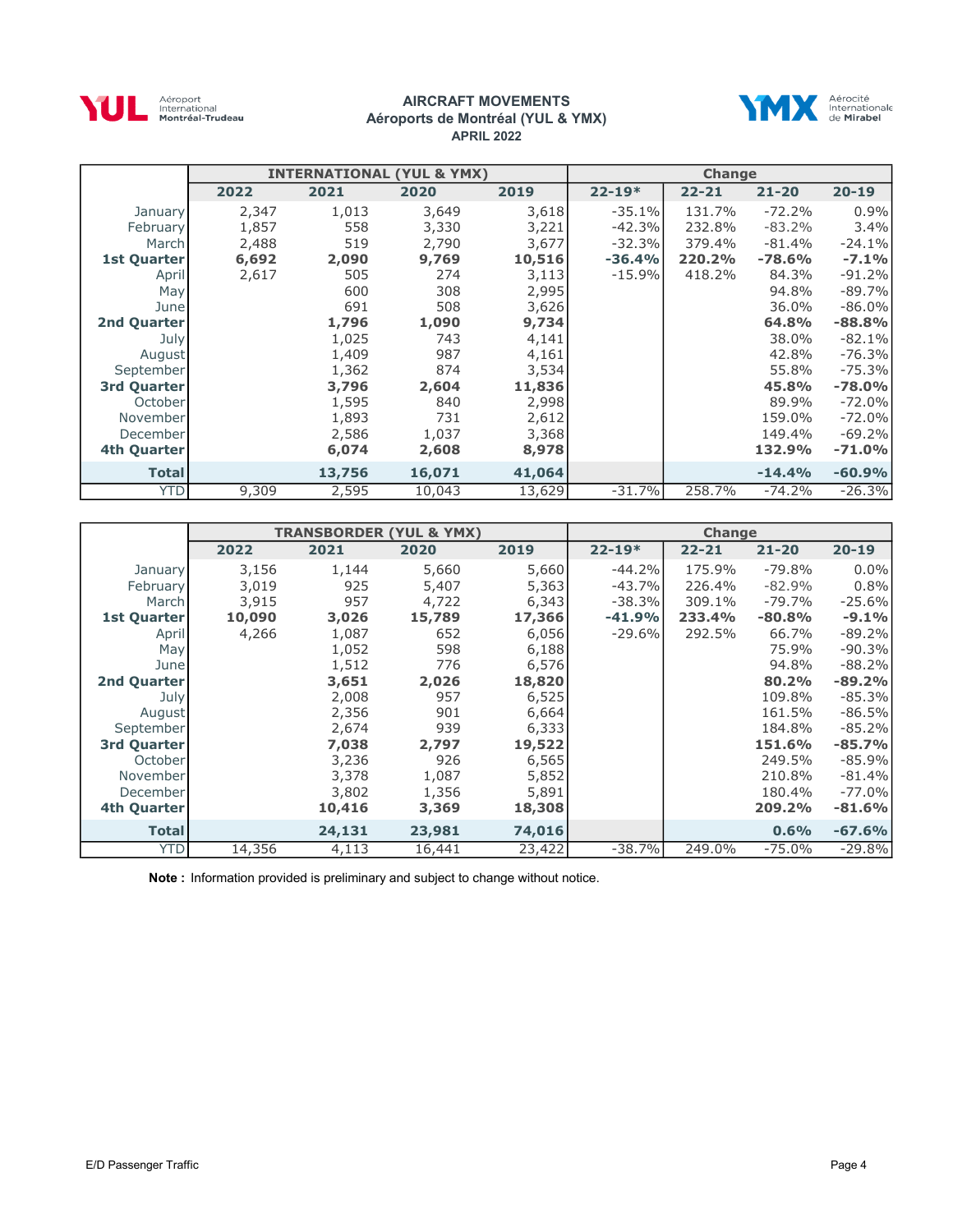

Montréal-Trudeau (YUL) APRIL 2022

|                    |        | <b>TOTAL - YUL</b> |        |         |            | <b>Change</b> |           |           |
|--------------------|--------|--------------------|--------|---------|------------|---------------|-----------|-----------|
|                    | 2022   | 2021               | 2020   | 2019    | $22 - 19*$ | $22 - 21$     | $21 - 20$ | $20 - 19$ |
| January            | 11,058 | 5,508              | 18,366 | 18,430  | $-40.0%$   | 100.8%        | $-70.0%$  | $-0.3%$   |
| <b>February</b>    | 10,122 | 4,201              | 17,087 | 16,954  | $-40.3%$   | 140.9%        | $-75.4%$  | 0.8%      |
| March              | 12,911 | 4,646              | 14,997 | 20,034  | $-35.6%$   | 177.9%        | $-69.0\%$ | $-25.1%$  |
| <b>1st Quarter</b> | 34,091 | 14,355             | 50,450 | 55,418  | $-38.5%$   | 137.5%        | $-71.5%$  | $-9.0%$   |
| April              | 13,494 | 4,820              | 2,817  | 18,911  | $-28.6%$   | 180.0%        | 71.1%     | $-85.1%$  |
| May                |        | 5,236              | 2,965  | 19,748  |            |               | 76.6%     | $-85.0\%$ |
| Junel              |        | 6,279              | 4,668  | 21,266  |            |               | 34.5%     | $-78.0\%$ |
| <b>2nd Quarter</b> |        | 16,335             | 10,450 | 59,925  |            |               | 56.3%     | $-82.6%$  |
| July               |        | 8,432              | 6,013  | 22,298  |            |               | 40.2%     | $-73.0\%$ |
| August             |        | 10,287             | 6,336  | 22,360  |            |               | 62.4%     | $-71.7%$  |
| September          |        | 11,386             | 6,123  | 20,639  |            |               | 86.0%     | $-70.3%$  |
| 3rd Quarter        |        | 30,105             | 18,472 | 65,297  |            |               | 63.0%     | $-71.7%$  |
| October            |        | 11,896             | 5,681  | 20,017  |            |               | 109.4%    | $-71.6%$  |
| November           |        | 11,994             | 5,342  | 17,826  |            |               | 124.5%    | $-70.0\%$ |
| December           |        | 13,081             | 5,930  | 18,425  |            |               | 120.6%    | $-67.8%$  |
| 4th Quarter        |        | 36,971             | 16,953 | 56,268  |            |               | 118.1%    | $-69.9%$  |
| <b>Total</b>       |        | 97,766             | 96,325 | 236,908 |            |               | 1.5%      | $-59.3%$  |
| <b>YTD</b>         | 47,585 | 19,175             | 53,267 | 74,329  | $-36.0%$   | 148.2%        | $-64.0%$  | $-28.3%$  |

|                    |        | <b>DOMESTIC - YUL</b> |        |         |            | <b>Change</b> |           |           |
|--------------------|--------|-----------------------|--------|---------|------------|---------------|-----------|-----------|
|                    | 2022   | 2021                  | 2020   | 2019    | $22 - 19*$ | $22 - 21$     | $21 - 20$ | $20 - 19$ |
| January            | 5,832  | 3,630                 | 9,300  | 9,388   | $-37.9%$   | 60.7%         | $-61.0%$  | $-0.9%$   |
| <b>February</b>    | 5,501  | 3,030                 | 8,618  | 8,609   | $-36.1%$   | 81.6%         | $-64.8%$  | 0.1%      |
| March              | 6,809  | 3,520                 | 7,765  | 10,287  | $-33.8%$   | 93.4%         | $-54.7%$  | $-24.5%$  |
| <b>1st Quarter</b> | 18,142 | 10,180                | 25,683 | 28,284  | $-35.9%$   | 78.2%         | $-60.4%$  | $-9.2%$   |
| April              | 6,938  | 3,541                 | 2,146  | 9,997   | $-30.6\%$  | 95.9%         | 65.0%     | $-78.5%$  |
| May                |        | 3,885                 | 2,337  | 10,855  |            |               | 66.2%     | $-78.5%$  |
| June               |        | 4,398                 | 3,693  | 11,358  |            |               | 19.1%     | $-67.5%$  |
| <b>2nd Quarter</b> |        | 11,824                | 8,176  | 32,210  |            |               | 44.6%     | $-74.6%$  |
| July               |        | 5,715                 | 4,582  | 11,902  |            |               | 24.7%     | $-61.5%$  |
| August             |        | 6,790                 | 4,707  | 11,816  |            |               | 44.3%     | $-60.2%$  |
| September          |        | 7,633                 | 4,573  | 11,036  |            |               | 66.9%     | $-58.6%$  |
| <b>3rd Quarter</b> |        | 20,138                | 13,862 | 34,754  |            |               | 45.3%     | $-60.1%$  |
| October            |        | 7,375                 | 4,188  | 10,772  |            |               | 76.1%     | $-61.1%$  |
| November           |        | 7,057                 | 3,789  | 9,645   |            |               | 86.2%     | $-60.7%$  |
| December           |        | 7,036                 | 3,849  | 9,459   |            |               | 82.8%     | $-59.3%$  |
| 4th Quarter        |        | 21,468                | 11,826 | 29,876  |            |               | 81.5%     | $-60.4%$  |
| <b>Total</b>       |        | 63,610                | 59,547 | 125,124 |            |               | 6.8%      | $-52.4%$  |
| <b>YTD</b>         | 25,080 | 13,721                | 27,829 | 38,281  | $-34.5%$   | 82.8%         | $-50.7%$  | $-27.3%$  |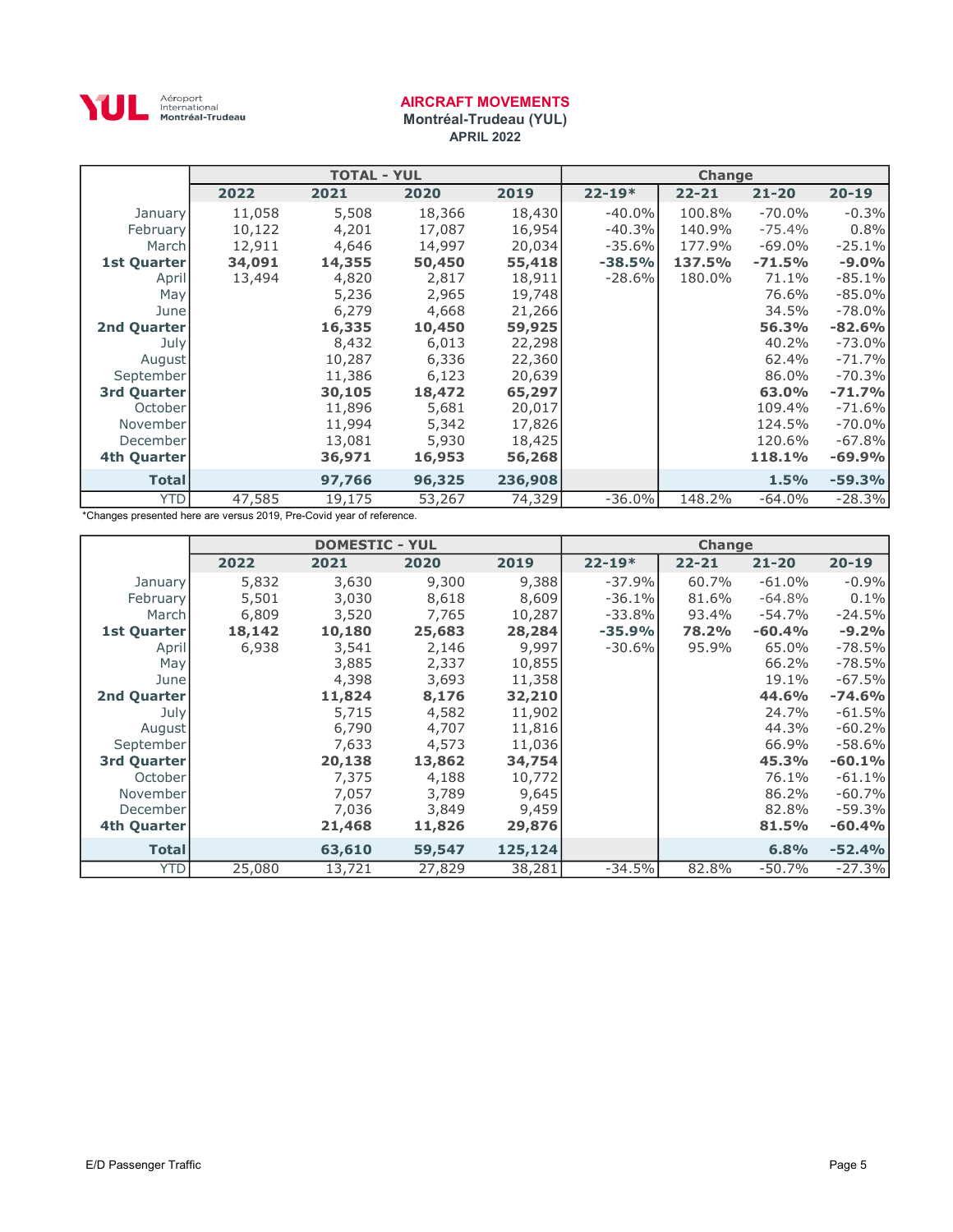

Montréal-Trudeau (YUL) APRIL 2022

|                 |       | <b>INTERNATIONAL - YUL</b> |        |        |            | <b>Change</b> |           |           |
|-----------------|-------|----------------------------|--------|--------|------------|---------------|-----------|-----------|
|                 | 2022  | 2021                       | 2020   | 2019   | $22 - 19*$ | $22 - 21$     | $21 - 20$ | $20 - 19$ |
| January         | 2,322 | 1,009                      | 3,641  | 3,609  | $-35.7%$   | 130.1%        | $-72.3%$  | 0.9%      |
| <b>February</b> | 1,830 | 544                        | 3,320  | 3,207  | $-42.9%$   | 236.4%        | $-83.6%$  | 3.5%      |
| March           | 2,454 | 507                        | 2,780  | 3,670  | $-33.1%$   | 384.0%        | $-81.8\%$ | $-24.3%$  |
| 1st Quarter     | 6,606 | 2,060                      | 9,741  | 10,486 | $-37.0%$   | 220.7%        | $-78.9%$  | $-7.1%$   |
| April           | 2,568 | 493                        | 268    | 3,109  | $-17.4%$   | 420.9%        | 84.0%     | $-91.4%$  |
| May             |       | 586                        | 301    | 2,980  |            |               | 94.7%     | $-89.9%$  |
| Junel           |       | 680                        | 505    | 3,601  |            |               | 34.7%     | $-86.0\%$ |
| 2nd Quarter     |       | 1,759                      | 1,074  | 9,690  |            |               | 63.8%     | $-88.9%$  |
| July            |       | 1,013                      | 734    | 4,134  |            |               | 38.0%     | $-82.2%$  |
| August          |       | 1,399                      | 980    | 4,155  |            |               | 42.8%     | $-76.4%$  |
| September       |       | 1,349                      | 864    | 3,522  |            |               | 56.1%     | $-75.5%$  |
| 3rd Quarter     |       | 3,761                      | 2,578  | 11,811 |            |               | 45.9%     | $-78.2%$  |
| October         |       | 1,568                      | 834    | 2,978  |            |               | 88.0%     | $-72.0%$  |
| November        |       | 1,859                      | 722    | 2,595  |            |               | 157.5%    | $-72.2%$  |
| December        |       | 2,555                      | 1,029  | 3,352  |            |               | 148.3%    | $-69.3%$  |
| 4th Quarter     |       | 5,982                      | 2,585  | 8,925  |            |               | 131.4%    | $-71.0%$  |
| <b>Total</b>    |       | 13,562                     | 15,978 | 40,912 |            |               | $-15.1%$  | $-60.9%$  |
| <b>YTD</b>      | 9,174 | 2,553                      | 10,009 | 13,595 | $-32.5%$   | 259.3%        | $-74.5%$  | $-26.4%$  |

|                    |        | <b>TRANSBORDER - YUL</b> |        |        |            | <b>Change</b> |           |           |
|--------------------|--------|--------------------------|--------|--------|------------|---------------|-----------|-----------|
|                    | 2022   | 2021                     | 2020   | 2019   | $22 - 19*$ | $22 - 21$     | $21 - 20$ | $20 - 19$ |
| January            | 2,904  | 869                      | 5,425  | 5,433  | $-46.5%$   | 234.2%        | $-84.0\%$ | $-0.1\%$  |
| February           | 2,791  | 627                      | 5,149  | 5,138  | $-45.7%$   | 345.1%        | $-87.8%$  | 0.2%      |
| March              | 3,648  | 619                      | 4,452  | 6,077  | $-40.0%$   | 489.3%        | $-86.1\%$ | $-26.7%$  |
| <b>1st Quarter</b> | 9,343  | 2,115                    | 15,026 | 16,648 | $-43.9%$   | 341.7%        | $-85.9%$  | $-9.7%$   |
| April              | 3,988  | 786                      | 403    | 5,805  | $-31.3%$   | 407.4%        | 95.0%     | $-93.1%$  |
| May                |        | 765                      | 327    | 5,913  |            |               | 133.9%    | $-94.5%$  |
| June               |        | 1,201                    | 470    | 6,307  |            |               | 155.5%    | $-92.5%$  |
| 2nd Quarter        |        | 2,752                    | 1,200  | 18,025 |            |               | 129.3%    | $-93.3%$  |
| July               |        | 1,704                    | 697    | 6,262  |            |               | 144.5%    | $-88.9%$  |
| August             |        | 2,098                    | 649    | 6,389  |            |               | 223.3%    | $-89.8%$  |
| September          |        | 2,404                    | 686    | 6,081  |            |               | 250.4%    | $-88.7%$  |
| 3rd Quarter        |        | 6,206                    | 2,032  | 18,732 |            |               | 205.4%    | $-89.2%$  |
| October            |        | 2,953                    | 659    | 6,267  |            |               | 348.1%    | $-89.5%$  |
| November           |        | 3,078                    | 831    | 5,586  |            |               | 270.4%    | $-85.1%$  |
| December           |        | 3,490                    | 1,052  | 5,614  |            |               | 231.7%    | $-81.3%$  |
| 4th Quarter        |        | 9,521                    | 2,542  | 17,467 |            |               | 274.5%    | $-85.4%$  |
| <b>Total</b>       |        | 20,594                   | 20,800 | 70,872 |            |               | $-1.0%$   | $-70.7%$  |
| <b>YTD</b>         | 13,331 | 2,901                    | 15,429 | 22,453 | $-40.6%$   | 359.5%        | $-81.2\%$ | $-31.3%$  |

Note : Information provided is preliminary and subject to change without notice.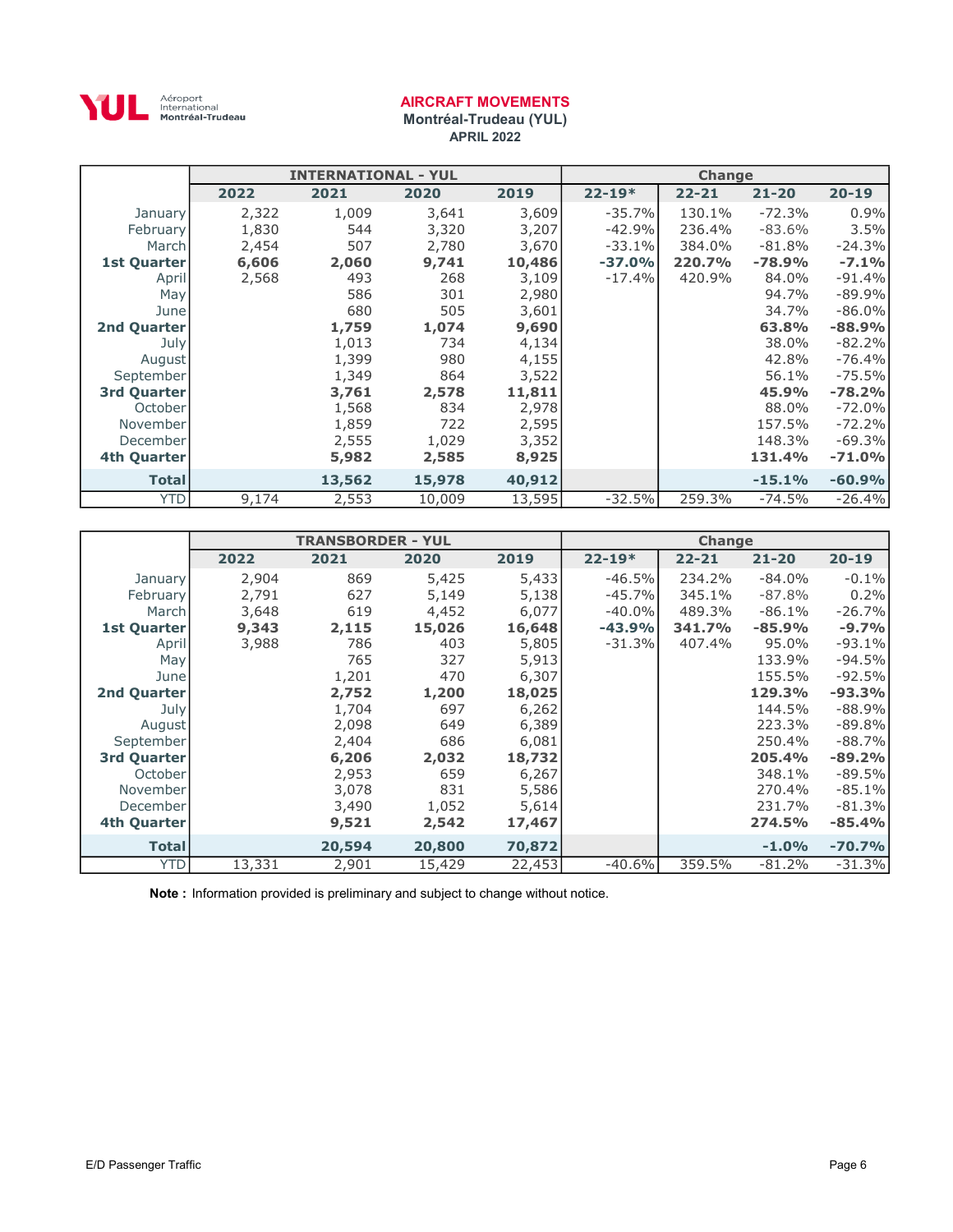

Montréal-Mirabel (YMX)

APRIL 2022

|                    | <b>TOTAL - YMX</b> |        |        |        | <b>Change</b> |           |           |           |
|--------------------|--------------------|--------|--------|--------|---------------|-----------|-----------|-----------|
|                    | 2022               | 2021   | 2020   | 2019   | $22 - 19*$    | $22 - 21$ | $21 - 20$ | $20 - 19$ |
| January            | 1,700              | 1,865  | 1,664  | 1,216  | 39.8%         | $-8.8%$   | 12.1%     | 36.8%     |
| <b>February</b>    | 1,283              | 2,097  | 1,849  | 1,728  | $-25.8%$      | $-38.8%$  | 13.4%     | $7.0\%$   |
| March              | 1,581              | 2,867  | 1,875  | 2,272  | $-30.4%$      | $-44.9%$  | 52.9%     | $-17.5%$  |
| <b>1st Quarter</b> | 4,564              | 6,829  | 5,388  | 5,216  | $-12.5%$      | $-33.2%$  | 26.7%     | 3.3%      |
| April              | 2,208              | 2,696  | 792    | 2,431  | $-9.2\%$      | $-18.1%$  | 240.4%    | $-67.4%$  |
| May                |                    | 2,943  | 1,302  | 3,029  |               |           | 126.0%    | $-57.0%$  |
| Junel              |                    | 2,520  | 2,558  | 2,994  |               |           | $-1.5\%$  | $-14.6%$  |
| <b>2nd Quarter</b> |                    | 8,159  | 4,652  | 8,454  |               |           | 75.4%     | $-45.0%$  |
| July               |                    | 2,794  | 2,799  | 3,309  |               |           | $-0.2%$   | $-15.4%$  |
| August             |                    | 2,864  | 2,692  | 3,093  |               |           | 6.4%      | $-13.0%$  |
| September          |                    | 2,664  | 2,853  | 2,384  |               |           | $-6.6\%$  | 19.7%     |
| 3rd Quarter        |                    | 8,322  | 8,344  | 8,786  |               |           | $-0.3%$   | $-5.0%$   |
| October            |                    | 2,560  | 2,738  | 2,762  |               |           | $-6.5\%$  | $-0.9%$   |
| November           |                    | 2,587  | 2,246  | 2,174  |               |           | 15.2%     | 3.3%      |
| December           |                    | 2,072  | 1,850  | 1,927  |               |           | 12.0%     | $-4.0\%$  |
| 4th Quarter        |                    | 7,219  | 6,834  | 6,863  |               |           | 5.6%      | $-0.4%$   |
| <b>Total</b>       |                    | 30,529 | 25,218 | 29,319 |               |           | 21.1%     | $-14.0%$  |
| <b>YTD</b>         | 6,772              | 9,525  | 6,180  | 7,647  | $-11.4%$      | $-28.9%$  | 54.1%     | $-19.2%$  |

|                    | <b>DOMESTIC - YMX</b> |        |        |        | <b>Change</b> |           |           |           |
|--------------------|-----------------------|--------|--------|--------|---------------|-----------|-----------|-----------|
|                    | 2022                  | 2021   | 2020   | 2019   | $22 - 19*$    | $22 - 21$ | $21 - 20$ | $20 - 19$ |
| January            | 1,423                 | 1,586  | 1,421  | 980    | 45.2%         | $-10.3%$  | 11.6%     | 45.0%     |
| <b>February</b>    | 1,028                 | 1,785  | 1,581  | 1,489  | $-31.0%$      | $-42.4%$  | 12.9%     | 6.2%      |
| March              | 1,280                 | 2,517  | 1,595  | 1,999  | $-36.0\%$     | $-49.1%$  | 57.8%     | $-20.2%$  |
| <b>1st Quarter</b> | 3,731                 | 5,888  | 4,597  | 4,468  | $-16.5%$      | $-36.6%$  | 28.1%     | 2.9%      |
| April              | 1,881                 | 2,383  | 537    | 2,176  | $-13.6%$      | $-21.1%$  | 343.8%    | $-75.3%$  |
| May                |                       | 2,642  | 1,024  | 2,739  |               |           | 158.0%    | $-62.6%$  |
| Junel              |                       | 2,198  | 2,249  | 2,700  |               |           | $-2.3%$   | $-16.7%$  |
| <b>2nd Quarter</b> |                       | 7,223  | 3,810  | 7,615  |               |           | 89.6%     | $-50.0%$  |
| July               |                       | 2,478  | 2,530  | 3,039  |               |           | $-2.1%$   | $-16.7%$  |
| August             |                       | 2,596  | 2,433  | 2,812  |               |           | 6.7%      | $-13.5%$  |
| September          |                       | 2,381  | 2,590  | 2,120  |               |           | $-8.1%$   | 22.2%     |
| <b>3rd Quarter</b> |                       | 7,455  | 7,553  | 7,971  |               |           | $-1.3%$   | $-5.2%$   |
| October            |                       | 2,250  | 2,465  | 2,444  |               |           | $-8.7%$   | 0.9%      |
| November           |                       | 2,253  | 1,981  | 1,891  |               |           | 13.7%     | 4.8%      |
| December           |                       | 1,729  | 1,538  | 1,634  |               |           | 12.4%     | $-5.9%$   |
| 4th Quarter        |                       | 6,232  | 5,984  | 5,969  |               |           | 4.1%      | 0.3%      |
| <b>Total</b>       |                       | 26,798 | 21,944 | 26,023 |               |           | 22.1%     | $-15.7%$  |
| <b>YTD</b>         | 5,612                 | 8,271  | 5,134  | 6,644  | $-15.5%$      | $-32.1%$  | 61.1%     | $-22.7%$  |